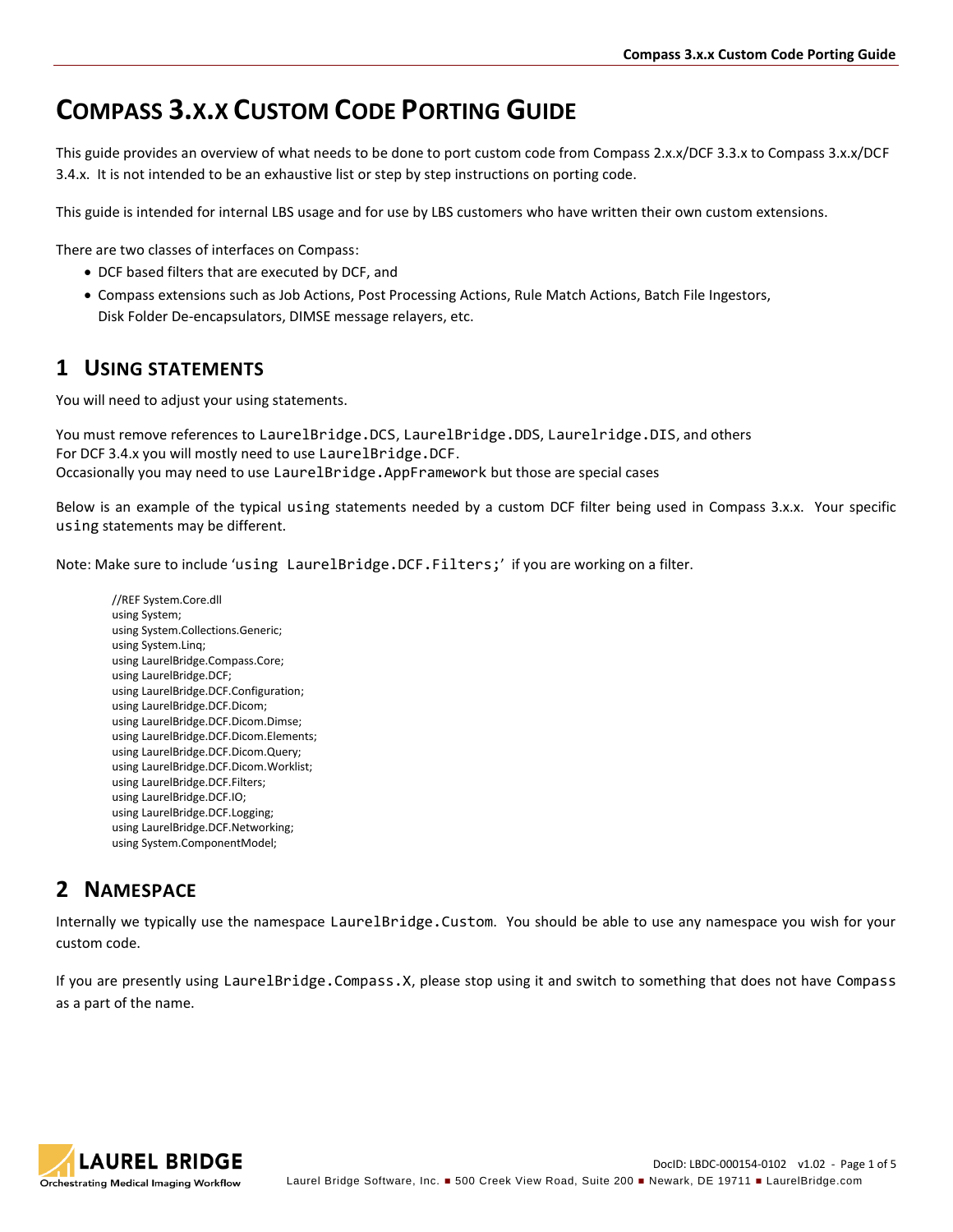## **3 LOGGING**

Logging needs to be done a little differently depending on whether you are using a DCF filter or a Compass extension.

### 3.1 DCF FILTER

An important thing to make sure you do when logging from custom filters is to pass the DicomSessionSettings (dss) object to all your logging calls. This will ensure that log message will be written to the correct session log. If you pass in a null DicomSessionSettings object (for example, into a static method or static initializer), then any log messages using the null DicomSessionSettings will get written to the generic CompassService log.

You will need the following using statements:

```
using LaurelBridge.DCF.Logging;
using Flags = LaurelBridge.DCF.Logging.LogDebugFlags;
```
You will need an instance of the LogManager, and we recommend creating a readonly string to hold the name of the filter.

```
public class DemographicsUpdateNavigatorInvokerJobFilter : IFilterAction
{
        // Static Logger instance
        private static readonly ILogger _logger = LogManager.GetCurrentClassLogger();
        private static readonly string FilterActionName = "DemographicsUpdateNavigatorInvokerJobFilter: ";
```
The following code fragment shows the first few lines of ApplyAction. Notice that we are using a Debug log statement and we are also setting up several tagMarkers.

Make sure you add tagMarkers for any tags this filter may change that you want DCF filter logging to automatically log.

```
public void ApplyAction(CFGGroup config, DicomSessionSettings dss, RelevantTagMarker tagMarker, ref DicomDataSet 
dds)
{
        //Write a debug message if the current flags passed are for FilterSummary.
        _logger.Debug(Flags.FilterSummary, dss, FilterActionName + "In ApplyAction...");
        tagMarker(Tags.PatientName.ToString());
        tagMarker(Tags.PatientID.ToString());
```
You can log error messages like this:

\_logger.Error(dss, e, FilterActionName + "Exception encountered updating demographics in ApplyAction");

There are also other log methods available such as Info, DebugFormat, ErrorFomat. It is recommended you use the logger. Debug and logger. Error methods most of the time. DebugFormat and ErrorFormat can be used if you need to log objects whose stringify methods could have an adverse performance impact.

#### 3.2 COMPASS EXTENSIONS

Compass extensions can only write messages into the CompassService log.

You need the following using statements:

using LaurelBridge.Logging; using Flags = LaurelBridge.DCF.Logging.LogDebugFlags;

The following code fragment shows the first few lines of a JobAction definition.

public class MWLWorklistQuerierJobAction : IJobActionEx2, IQueryListener

```
private static readonly ILog _logger = LogManager.GetCurrentClassLogger(ComponentId.Application);
private static readonly string JobActionName = "MWLWorklistQuerierJobAction: ";
```


{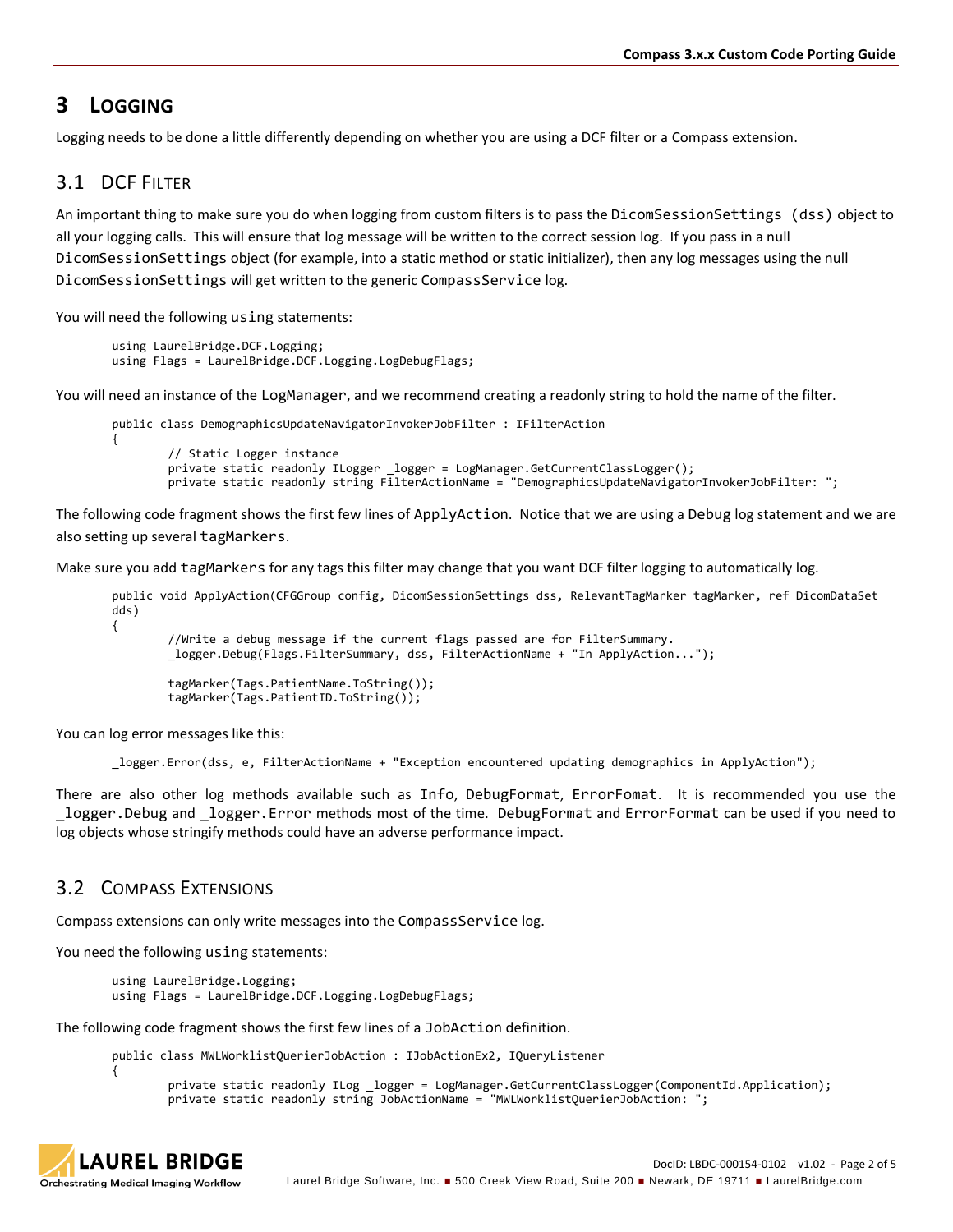To log a message, you will want to use the CompassLogDebugFlags.ExecuteJobAction debug flags so that your debugging messages will get logged if they are turned on by the Compass operator person.

\_logger.DebugFormat((long)CompassLogDebugFlags.ExecuteJobAction, JobActionName + "MWL query failed", e);

You may want to 'OR' together other debugging flags depending on the situation. For example, here are logging flags that could be useful with Data Integration Post Processing Actions so that debug messages are logged if any of the flags are set by the user in the Compass GUI.

private const long DEBUG\_FLAGS = (long)(CompassLogDebugFlags.ExecuteJobAction | CompassLogDebugFlags.FluencyJobAction | CompassLogDebugFlags.PowerScribe360CustomFieldsJobAction);

Then when you need log a debug message you would do this:

\_logger.Debug(DEBUG\_FLAGS, COMPONENT\_NAME + "atStrValue falling back to srDoubleValue..");

#### 3.2.1 TURN ON DIMSE LOGGING FROM A JOB ACTION

Sometimes you need to turn on logging on a MWL or Q/R connection created in code from a job action such as the case when you are writing a job action that does a Q/R to PACS to get demographic updates. You'll want to do something like the following, which is basically saying that if logging for ExecuteJobAction has been enabled by the Compass user, then we should turn on the specific list of DCF Debug flags and OR them together. There could be other flags that could be useful, but the sample below turns on the most common ones: ACSE PDUs, DIMSE Messages, and filter logging.

The 'config' in the below example is the CompassConfiguration object that is available from the IJobActionEx2 interface.

```
DicomSessionSettings querySessionSettings = new DicomSessionSettings();
//Compass config from IJobActionEx2 interface
if (config.Settings.LogDebugFlags.HasFlag(CompassLogDebugFlags.ExecuteJobAction))
{
        querySessionSettings.DebugFlags |= (Flags.DimseRead | Flags.DimseWrite | Flags.FilterVerbose | 
Flags.AcsePdu);
}
        // create our query client
        QRSCU queryScu = new QRSCU(ainfo, querySessionSettings);
```
#### 3.3 DICOM HANDLING CLASSES AND METHODS

This is not an exhaustive list but examples of some of the most common things you may encounter. A lot of method names have gotten capitalized. Most classes and methods you use to manipulate DICOM Data sets and DICOM Elements have this change.

For example:

DicomFileInput.readDataSet(…) is now: DicomFileInput.ReadDataSet

DicomDataSet.removeElement(…) is now: DicomDataSet.RemoveElement.

One change that may catch you off guard is this change to DicomElementFactory:

DicomElement retval = DicomElementFactory.create(DCM.E\_ACCESSION\_NUMBER, accessionNumber);

#### became

```
// generate the new element
DicomElement retval = ElementFactory.Create(Tags.AccessionNumber, accessionNumber);
```
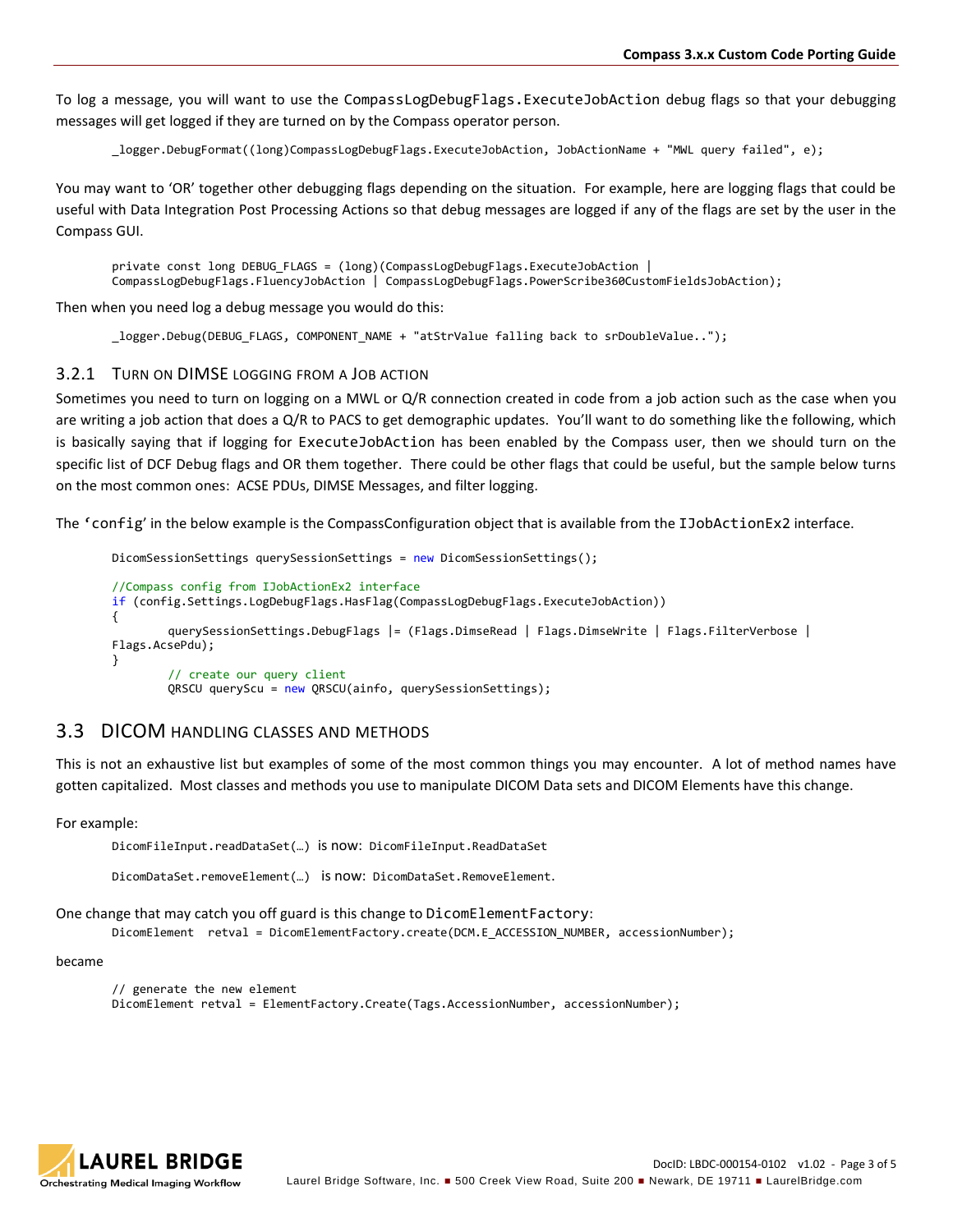Another commonly used feature that has changed is that the accessor methods for setting up an AssociationInfo have become properties. For example:

```
 // setup the query parameters
 AssociationInfo ainfo = new AssociationInfo();
 ainfo.calledPresentationAddress(QUERY_HOST + ":" + QUERY_PORT);
           ainfo.callingTitle(QUERY_CALLING_AE_TITLE);
           ainfo.calledTitle(QUERY_CALLED_AE_TITLE);
```
becomes

```
 // setup the query parameters
 AssociationInfo ainfo = new AssociationInfo();
 ainfo.CalledPresentationAddress = QUERY_HOST + ":" + QUERY_PORT;
 ainfo.CallingTitle = QUERY_CALLING_AE_TITLE;
ainfo.CalledTitle = QUERY CALLED AE TITLE;
```
Some interfaces from DCF 3.3.x now have a capital letter in front of their name in DCF 3.4.x, for example:

DicomInput is now IDicomInput DicomDataDictionary.makeUID() is now DataDictionary.UidFactory.CreateUid(); DicomElement.getValueAsString() is now deprecated.

You now have some added flexibility in whether you want the first value, all values as a collection, or all values as a single string delimited by the multi-valued delimeter, and whether you want internal strings trimmed.

It seems like the closest conversion to the old getValueAsString functionality is to use: DicomElement.GetValuesAsString(false) where the Boolean tells the method whether to trim internal strings or not.

Another minor capitalization change is on DicomFileInput:

DicomFileInput.ActualTSUID is now DicomFileInput.ActualTsUid;

### 3.4 ATTRIBUTE TAGS

A few things have changed about handling of AttributeTags.

You can no longer construct them from a string, e.g., you cannot do this anymore:

```
AttributeTag tag = new AttributeTag("0010,0010");
```
Instead, you must use:

```
AttributeTag tag = AttributeTag.Parse("0010,0010");
```
However, for a performance boost, you can construct them directly from integers. The following examples produce the same tag:

AttributeTag tag = new AttributeTag(0x00100010);

And

AttributeTag tag = AttributeTag.Parse("0010,0010");